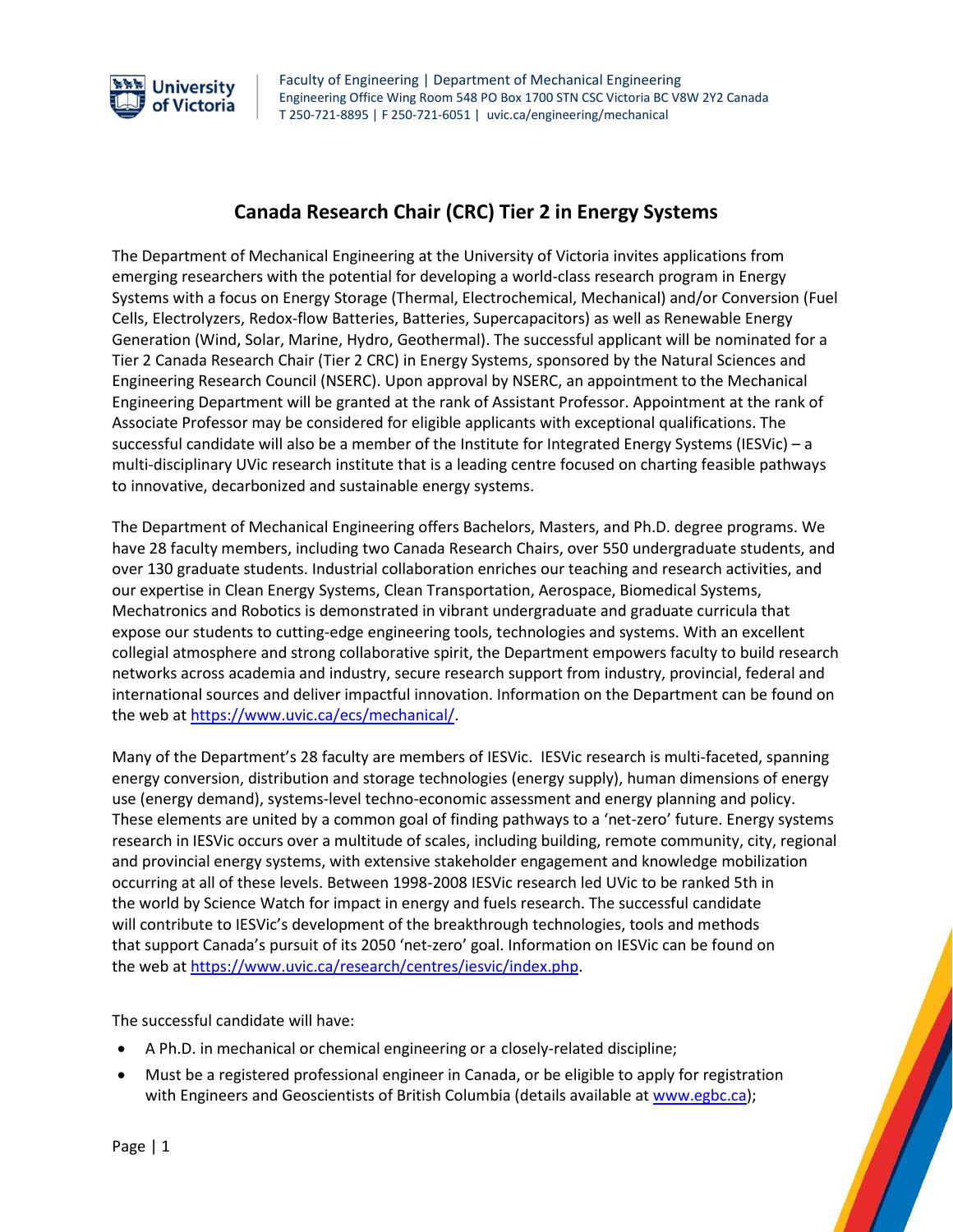- Be an emerging researcher in the field of Energy Systems who demonstrates particular research creativity in theoretical and/or experimental aspects of energy systems design, characterization, modelling, and integration;
- Have demonstrated the potential to achieve international recognition in their fields in the next five to ten years;
- Be committed to establishing collaboration across disciplines, develop academic, government and industry partnerships, and engage in community energy initiatives with real world impact;
- Show potential to translate the knowledge generated by their research program through the UVic Research Partnerships and Knowledge Mobilization office [\(https://www.uvic.ca/research](https://www.uvic.ca/research-innovation/research-partnerships/index.php)[innovation/research-partnerships/index.php](https://www.uvic.ca/research-innovation/research-partnerships/index.php) );
- Demonstrate a strong commitment to excellence in undergraduate and graduate engineering education as evidenced by:
	- $\circ$  potential for excellence in teaching courses related to the Energy Systems discipline, and
	- $\circ$  an inclusive approach to mentoring and supervising diverse students both in classroom and research environments.

Tier 2 CRC's are one of Canada's premier early career recognition and recruitment programs, and are intended for exceptional emerging scholars (i.e., candidates must have been an active researcher in their field for fewer than 10 years at the time of nomination). However, applicants who are more than 10 years from having earned their highest degree (and where career breaks exist) may have their eligibility for a Tier 2 Chair assessed through the program's [Tier 2 justification process.](http://www.chairs-chaires.gc.ca/program-programme/nomination-mise_en_candidature-eng.aspx#s3) For more information on the CRC program generally and on eligibility specifically, please consult the Canada [Research Chairs](https://www.chairs-chaires.gc.ca/home-accueil-eng.aspx) website.

UVic is committed to upholding the values of equity, diversity, and inclusion in our living, learning and work environments. In pursuit of our values, we seek members who will work respectfully and constructively with differences and across levels of power.

In accordance with the University's Equity Plan and pursuant to Section 42 of the BC Human Rights Code, preference will be given to women. Our search committee will first review the pool of applications from those who self-identify as a woman. For your application to be considered in this first round of review, you must self-identify in your cover letter.

The committee will review other applications in the event that they do not find a suitable candidate in the initial pool. The University of Victoria requires all students, staff and faculty coming to campus to declare their COVID-19 vaccination status. The declaration is confidential and will be securely stored. New employees will be required to be fully vaccinated for COVID-19 prior to beginning employment at the University of Victoria.

Candidates should submit a single PDF document that includes: (1) a cover letter providing an overview of the candidate's qualifications and how their research experience will complement the position as described; (2) a detailed curriculum vitae; (3) a max 3-page description of the candidate's proposed research program; (4) a max 2-page description of the candidate's teaching experience and philosophy; (5) a statement on commitment to equity, diversity and inclusion; and (6) contact information for four referees.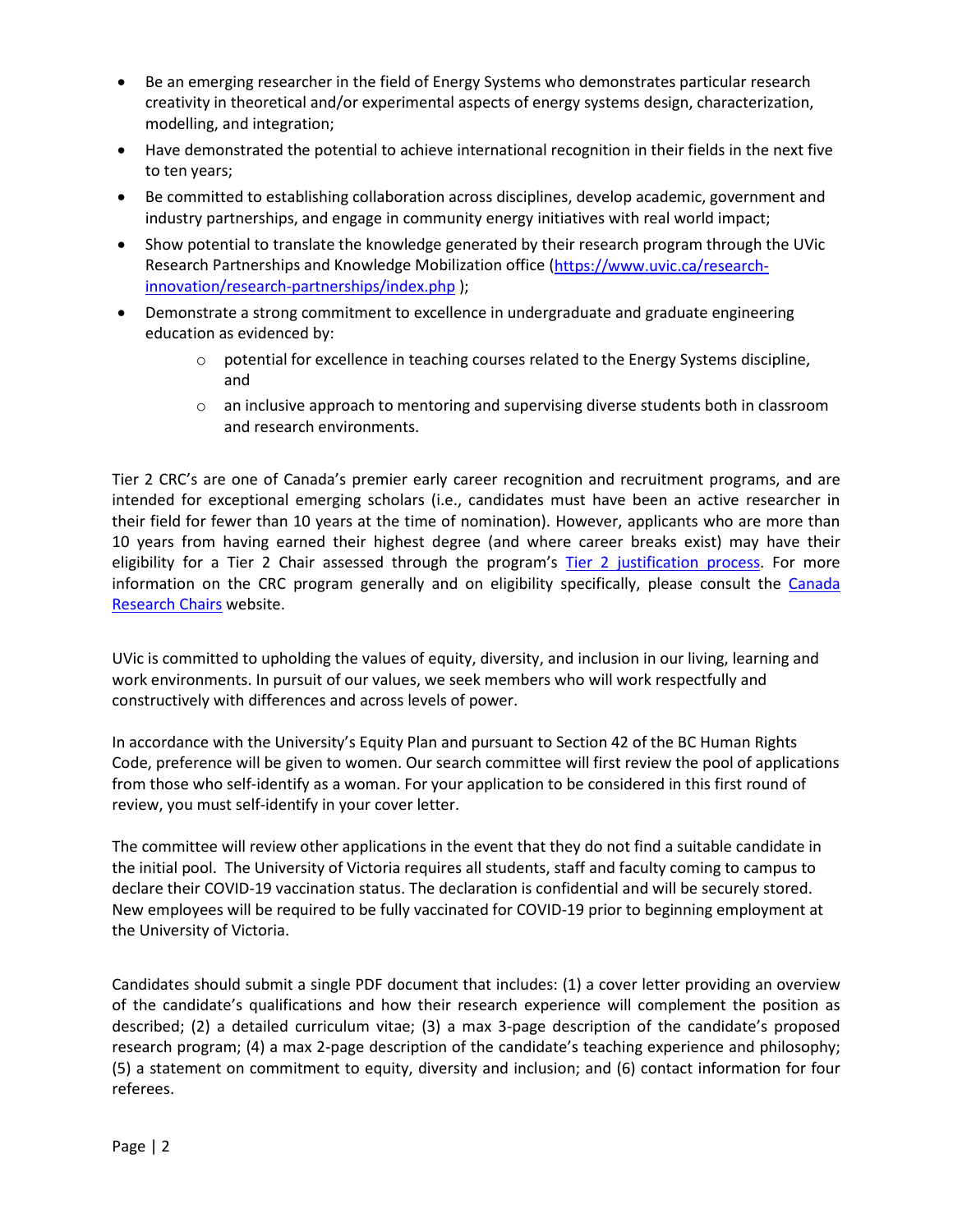In forming their EDI statement, applicants are asked to refer to the [2018-2023 UVic Strategic](https://www.uvic.ca/strategicframework/assets/docs/strategic-framework-2018.pdf)  [Framework,](https://www.uvic.ca/strategicframework/assets/docs/strategic-framework-2018.pdf) particularly our institution's priority to, "Cultivate an Extraordinary Academic Environment," and elaborate on how they will build and lead a diverse research team that champions inclusivity, ensures that all members have opportunity to reach their full potential and works to create opportunities for meaningful collaborations across the UVic campus.

To be considered, please submit your application package via email to: [mech.asst.chair@uvic.ca,](mailto:mech.asst.chair@uvic.ca) with the subject line "MECH CRC Energy Systems Position" by 21 June, 2022.

Applications should be addressed to:

Dr. B. Buckham Chair, Department of Mechanical Engineering University of Victoria PO Box 1700 STN CSC Victoria, BC, Canada V8W 2Y2

The University of Victoria community acknowledges with respect the Songhees, Esquimalt and WSÁNEĆ peoples on whose traditional territory the university stands and whose historical relationships with the land continue to this day. University of Victoria (http://www.uvic.ca/) is situated in the City of Victoria, the capital of British Columbia, at the southeast tip of Vancouver Island. Founded in 1963, the University has developed into one of Canada's leading universities with a reputation for excellence in research and teaching.

The University of Victoria is consistently ranked in the top tier of Canada's research-intensive universities. Vital impact drives the UVic sense of purpose. As an internationally renowned teaching and research hub, we tackle essential issues that matter to people, places and the planet. Situated in the Pacific Rim, our location breeds a profound passion for exploration. Defined by its edges, this extraordinary environment inspires us to defy boundaries, discover, and innovate in exciting ways. It's different here, naturally and by design. We live, learn, work and explore on the edge of what's next for our planet and its peoples. Our commitment to research-inspired dynamic learning and vital impact make this Canada's most extraordinary environment for discovery and innovation. Experience the edge of possibilities for yourself.

The University of Victoria and the Faculty of Engineering are committed to supporting early career academics work to develop outstanding teaching & research contributions. The successful candidate will be immersed in a supportive, collaborative research environment at UVic focused on electrification, decarbonization, sustainability and economic development through clean technology. This support will come from IESVic and also the [Pacific Institute for Climate Solutions](https://pics.uvic.ca/) (an endowed provincial research institute informing climate change mitigation in BC and Canada) as well as [CIFAL Victoria,](https://www.uvic.ca/international/resources/intl-sdgs/index.php) a new training centre at UVic that empowers communities and governments to action the UN Sustainable Development Goals.

Teaching release is provided for new Faculty to develop an engaging curriculum and establish impactful research programs and to develop curriculum that translates their cutting-edge research methods and outputs into our senior undergraduate and graduate courses. The UVic Learning and Teaching Support and Innovation Centre provides supports for curricular planning, technology integration and professional development for young Faculty. The University acknowledges the potential impact that career